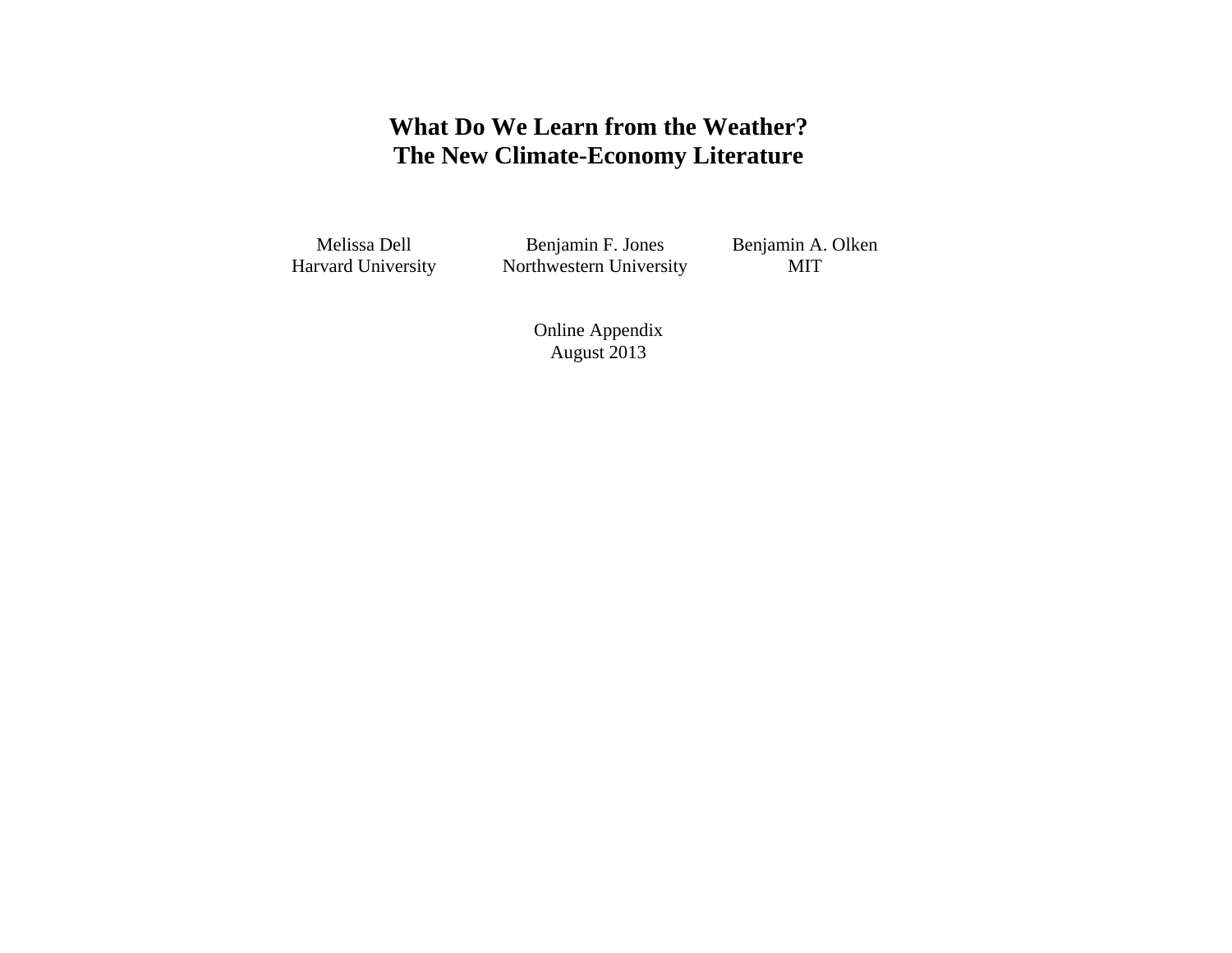| Paper                                                        | Outcome variable(s)                                                                                | Weather variables                                                               | Weather measures                                      | Time unit                                                                               | Panel unit                                                                           | Non-weather<br>Regressors                                                              | Error structure                                                          |
|--------------------------------------------------------------|----------------------------------------------------------------------------------------------------|---------------------------------------------------------------------------------|-------------------------------------------------------|-----------------------------------------------------------------------------------------|--------------------------------------------------------------------------------------|----------------------------------------------------------------------------------------|--------------------------------------------------------------------------|
| Aggregate Ouput<br>Anttila-Hughes<br>and Hsiang<br>$(2012)\$ | Household assets,<br>income, and<br>expenditure; infant<br>mortality                               | Typhoon wind<br>speed,<br>Temperature†,<br>Precipitation <sup>†</sup>           | Linear wind speed;<br>wind speed bins*                | Year                                                                                    | Province (some)<br>data at<br>household level;<br>fixed effect at<br>province level) | Yes (time invariant<br>household controls;<br>time varying individual<br>age controls) | Clustered by<br>region                                                   |
| Barrios et al.<br>(2010)                                     | Aggregate output                                                                                   | Precipitation,<br>Temperature†                                                  | Anomalies                                             | 5 year period                                                                           | Country                                                                              | Yes* (time varying<br>controls)                                                        | Bootstrapped                                                             |
| Bruckner and<br>Ciccone $(2011)$                             | Democratic change;<br>aggregate output                                                             | Precipitation                                                                   | Log rainfall                                          | Year                                                                                    | Country                                                                              | N <sub>o</sub>                                                                         | Clustered by<br>country                                                  |
| Burke and Leigh<br>(2010)                                    | Democratization;<br>aggregate output                                                               | Temperature,<br>Precipitation                                                   | First-differenced                                     | Year                                                                                    | Country                                                                              | Yes* (time varying<br>controls)                                                        | Clustered by<br>country                                                  |
| Dell, Olken, and<br>Jones $(2012)$                           | Aggregate, industrial,<br>and agricultural output<br>growth; leadership<br>change; conflict        | Temperature,<br>Precipitation <sup>†</sup>                                      | Levels, Logs*, Bins*                                  | Year in the<br>panel (15 year<br>period in the<br>long<br>differences<br>specification) | Country                                                                              | No                                                                                     | Clustered by<br>country and<br>region-year                               |
| Deryugina<br>$(2011)\$                                       | Per capita earnings,<br>employment,<br>government transfers                                        | Hurricane wind<br>speed                                                         | Indicator if the county<br>experienced a<br>hurricane | Year                                                                                    | County                                                                               | N <sub>o</sub>                                                                         | Adjusted for<br>spatial and serial<br>correlation                        |
| Fomby et al.<br>(2013)                                       | Output; Agricultural<br>output; CPI; Trade<br>openness; Financial<br>depth; Government<br>spending | Natural disaster<br>(droughts, floods,<br>earthquakes, and<br>storms)           | Binary disaster<br>indicator                          | Year                                                                                    | Country                                                                              | Yes (lagged dependent<br>variable)                                                     | Homogenous<br>error structure that<br>is independent<br>across equations |
| Hsiang $(2010)$                                              | Output; Sectoral<br>output                                                                         | Temperature,<br>windstorms,<br>precipitation†                                   | Levels                                                | Year or<br>Season                                                                       | Country                                                                              | Yes (lagged dependent<br>variable)                                                     | Spatial (Conley)<br>and serial<br>correlation                            |
| Hsiang and Jina<br>$(2013)\$                                 | Aggregate output<br>growth                                                                         | Cyclone wind<br>speed or energy,<br>Temperature†,<br>Precipitation <sup>†</sup> | Levels                                                | Year                                                                                    | Country                                                                              | Yes* (time varying<br>controls)                                                        | Spatial and serial<br>correlation                                        |
| Hsiang and Narita<br>(2012)                                  | Economic damages,<br>mortality                                                                     | Cyclone wind<br>speed or energy,<br>Temperature†,                               | Levels                                                | Year                                                                                    | Country                                                                              | N <sub>o</sub>                                                                         | Clustered by year                                                        |

## **Appendix Table 1: Summary of Variables and Methods Used in Panel Studies**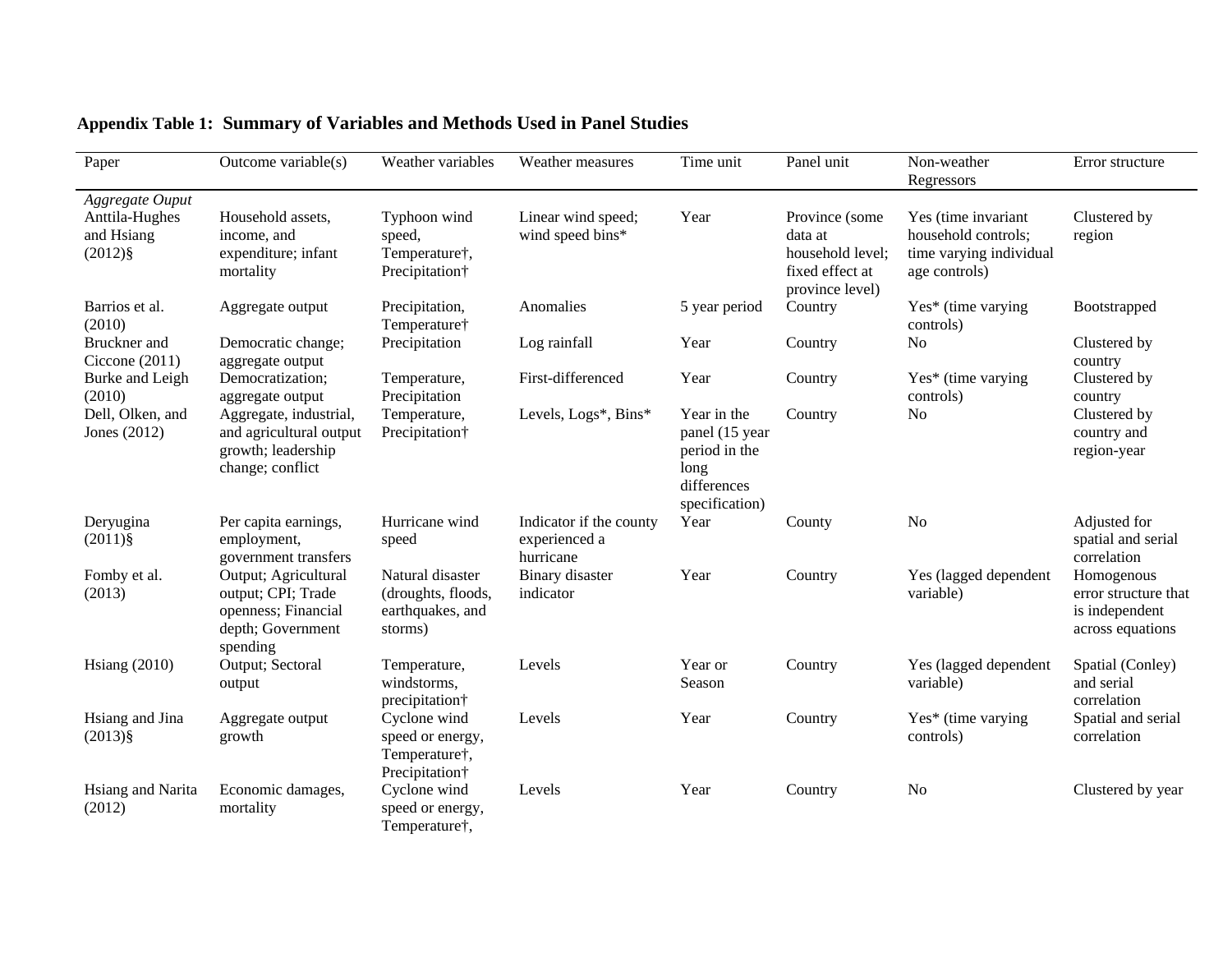| Paper                                      | Outcome variable(s)                                                   | Weather variables                                                         | Weather measures                                                                                                                                                                                   | Time unit                                                                                       | Panel unit   | Non-weather<br>Regressors                                                  | Error structure                                    |
|--------------------------------------------|-----------------------------------------------------------------------|---------------------------------------------------------------------------|----------------------------------------------------------------------------------------------------------------------------------------------------------------------------------------------------|-------------------------------------------------------------------------------------------------|--------------|----------------------------------------------------------------------------|----------------------------------------------------|
| Loayza et al.<br>(2012)                    | Aggregate output;<br>industrial, agricultural,<br>and services output | Precipitation <sup>+</sup><br>Droughts, Floods,<br>Storms,<br>Earthquakes | Proportion of<br>population affected by<br>each disaster type                                                                                                                                      | 5 year period                                                                                   | Country      | Yes (time varying<br>controls and lagged<br>dependent variable)            | Not specified                                      |
| Miguel et al.<br>(2004)                    | Civil conflict                                                        | Rainfall                                                                  | First-differenced                                                                                                                                                                                  | Year                                                                                            | Country      | Yes*                                                                       | Clustered by<br>country                            |
| Raddatz (2009)§                            | Output                                                                | Wind storms,<br>Droughts, Floods,<br>Temperature                          | Binary disaster<br>indicator                                                                                                                                                                       | Year                                                                                            | Country      | Yes (lagged dependent<br>variable and time<br>varying controls)            | Parametric<br>bootstrapping                        |
| Yang (2008)                                | Damages, international<br>financial flows                             | Hurricane wind<br>speed                                                   | Number of hurricane<br>landfalls and near<br>landfalls                                                                                                                                             | Year                                                                                            | Country      | N <sub>0</sub>                                                             | Clustered by<br>country                            |
| Agriculture<br>Burke and<br>Emerick (2010) | Crop yields, crop<br>revenues, adjustment<br>measures                 | Temperature,<br>Precipitation <sup>†</sup>                                | Growing season<br>degree days and<br>precipitation, above<br>and below a threshold                                                                                                                 | Five year to<br>twenty year*<br>periods for<br>the long<br>differences<br>(annual for<br>panel) | County       | No                                                                         | Clustered by state                                 |
| Deschenes and<br>Greenstone (2007)         | Agricultural profits                                                  | Temperature,<br>Precipitation                                             | Growing season<br>degree-days and total<br>precipitation                                                                                                                                           | Year                                                                                            | County       | N <sub>o</sub>                                                             | Clustered at the<br>county level;<br>Conley (1999) |
| Feng et al. (2010)                         | Crop yields; migration                                                | Temperature,<br>Precipitation                                             | Levels, levels squared                                                                                                                                                                             | Five-year<br>periods                                                                            | <b>State</b> | N <sub>o</sub>                                                             | Robust standard<br>errors                          |
| Feng et al. (2012)§                        | Crop yields; net<br>outmigration                                      | Temperature,<br>Precipitation                                             | Moderate and extreme<br>degree days;<br>precipitation and<br>precipitation squared                                                                                                                 | Five-year<br>periods                                                                            | County       | N <sub>0</sub>                                                             | Clustered by state                                 |
| Fishman (2011)                             | Log crop yield                                                        | Temperature,<br>Precipitation                                             | Growing season<br>degree day anomalies;<br>precipitation<br>anomalies; intra-<br>seasonal variation of<br>rainfall anomalies;<br>number of rainy days<br>anomalies; all of the<br>above in levels* | Year                                                                                            | District     | Yes* (lagged<br>dependent variable,<br>time varying irrigation<br>measure) | Clustered by state                                 |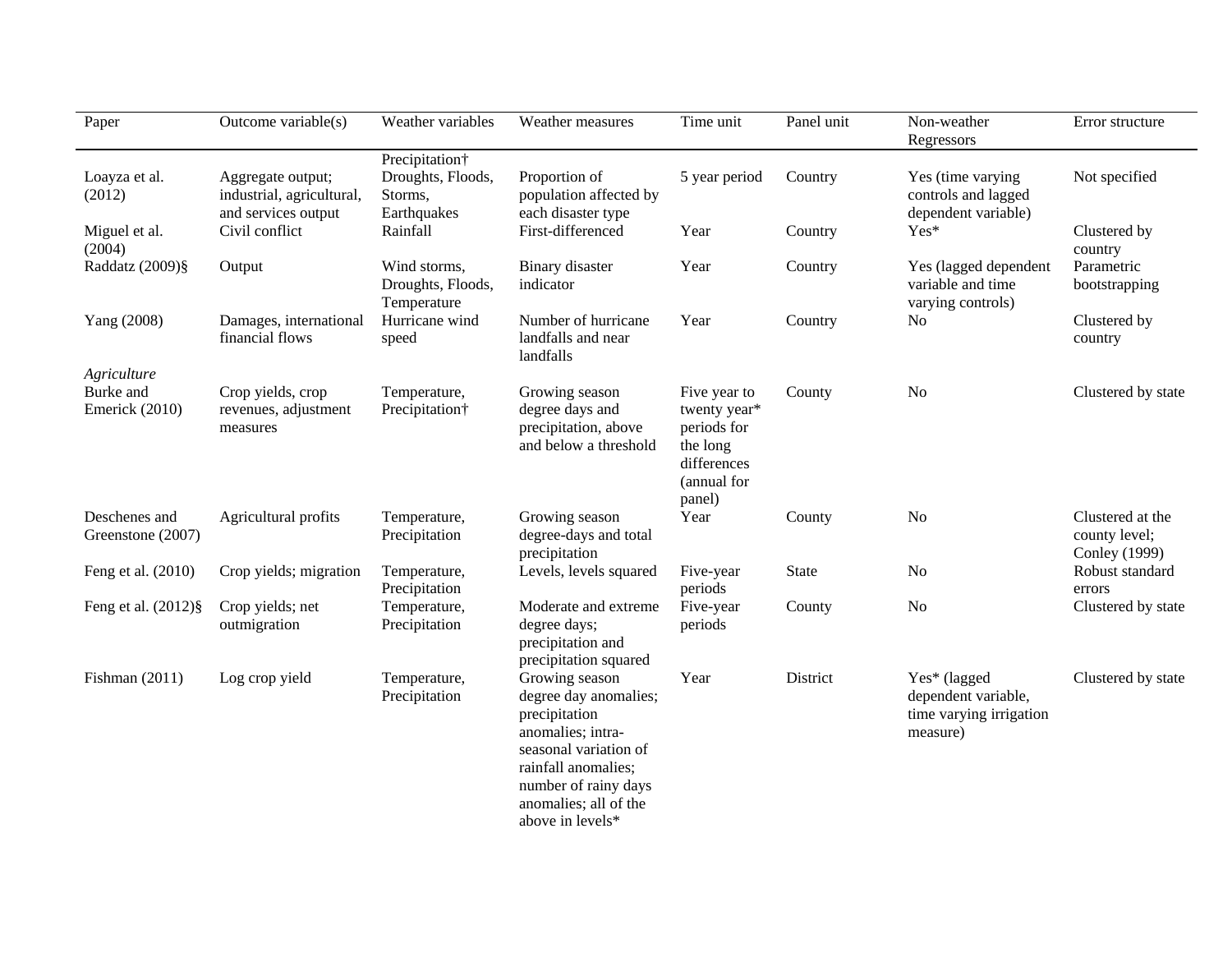| Paper                          | Outcome variable(s)                       | Weather variables             | Weather measures                                                                                                                                                                                                                                                 | Time unit | Panel unit   | Non-weather<br>Regressors      | Error structure                                          |
|--------------------------------|-------------------------------------------|-------------------------------|------------------------------------------------------------------------------------------------------------------------------------------------------------------------------------------------------------------------------------------------------------------|-----------|--------------|--------------------------------|----------------------------------------------------------|
| Hidalgo et al.<br>(2010)       | Agricultural income,<br>land invasions    | Precipitation                 | Absolute value of<br>average monthly<br>anomalies; squared<br>anomalies*                                                                                                                                                                                         | Year      | Municipality | Yes (time varying<br>controls) | Clustered by<br>municipality                             |
| Guiteras (2007)                | Crop yields                               | Temperature,<br>Precipitation | Growing season<br>moderate and extreme<br>degree days and their<br>squares; monthly<br>precipitation and their<br>squares; temperature<br>bins*                                                                                                                  | Year      | District     | No                             | Two-way<br>clustering by<br>district and state x<br>year |
| Jayachandran<br>(2006)         | Agricultural yields;<br>agricultural wage | Rainfall                      | A rain shock variable<br>that equals one if<br>annual rainfall is<br>above the eightieth<br>percentile for the<br>district, zero if it is<br>between the eightieth<br>and twentieth<br>percentiles, and minus<br>one if it is below the<br>twentieth percentile. | Year      | District     | N <sub>o</sub>                 | Clustered by<br>region-year                              |
| Levine and Yang<br>(2006)      | Rice output                               | Rainfall                      | ln(rainfall)-ln(mean<br>rainfall)                                                                                                                                                                                                                                | Year      | District     | N <sub>o</sub>                 | Clustered by<br>province                                 |
| Lobell et al.<br>(2011)        | Crop yields                               | Temperature,<br>Precipitation | Temperature and<br>precipitation levels<br>and their squares<br>(detrended and<br>observed); maximum<br>and minimum<br>temperature*                                                                                                                              | Year      | Country      | No                             | Bootstrap                                                |
| Schlenker and<br>Lobell (2010) | Crop yields                               | Temperature,<br>Precipitation | Temperature and<br>precipitation levels;<br>levels and their<br>squares; degree days<br>and a quadratic in<br>precipitation; degree<br>day bins and a                                                                                                            | Year      | Country      | N <sub>o</sub>                 | Bootstrap                                                |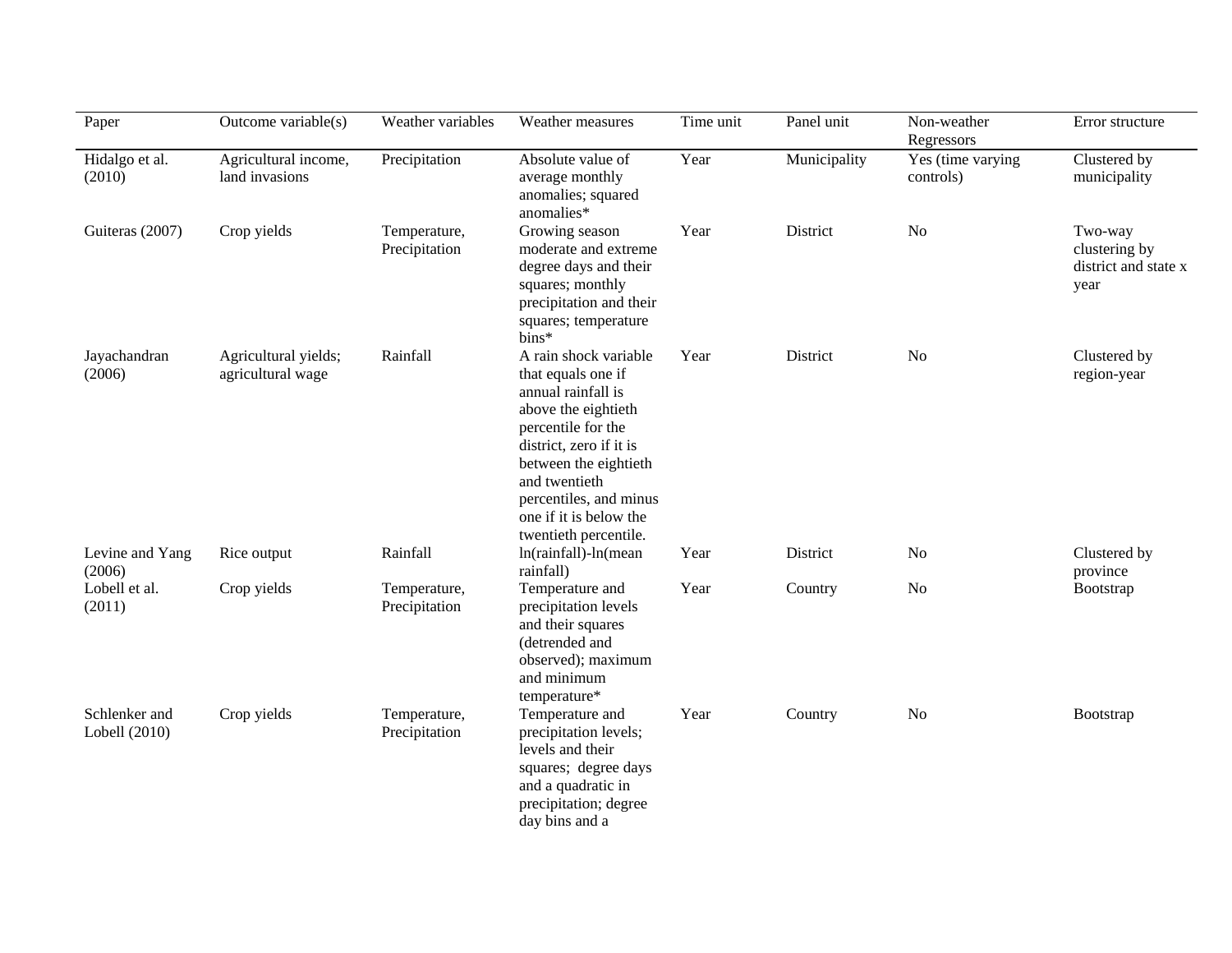| Paper                                 | Outcome variable(s)      | Weather variables                                                                                 | Weather measures                                                                                                                                                                 | Time unit                      | Panel unit                                                                                                                                 | Non-weather<br>Regressors                     | Error structure                                  |
|---------------------------------------|--------------------------|---------------------------------------------------------------------------------------------------|----------------------------------------------------------------------------------------------------------------------------------------------------------------------------------|--------------------------------|--------------------------------------------------------------------------------------------------------------------------------------------|-----------------------------------------------|--------------------------------------------------|
|                                       |                          |                                                                                                   | quadratic in<br>precipitation                                                                                                                                                    |                                |                                                                                                                                            |                                               |                                                  |
| Schlenker and<br>Roberts (2009)       | Crop yields              | Temperature,<br>Precipitation <sup>†</sup>                                                        | <b>Bins</b>                                                                                                                                                                      | Year                           | County                                                                                                                                     | N <sub>o</sub>                                | Conley (1999)                                    |
| Welch et al.<br>(2010)                | Crop yields              | Temperature,<br>Radiation                                                                         | Levels of min<br>temperature during the<br>vegetative,<br>reproductive, and<br>ripening phases; max<br>temperature, radiation,<br>and precipitation<br>during the same<br>phases | Season-year                    | Farm                                                                                                                                       | Yes* (time varying<br>controls)               | Cluster by<br>village/district;<br>bootstrapped* |
| Yang and Choi<br>(2007)               | Domestic income          | Dry and wet<br>season rainfall                                                                    | Levels                                                                                                                                                                           | Year                           | Household                                                                                                                                  | N <sub>o</sub>                                | Clustered by<br>weather station<br>coverage area |
| Labor Productivity<br>Graff Zivin and | Time allocation          | Min <sup>+</sup> and max                                                                          | Max temperature bins;                                                                                                                                                            | Day                            | County (time                                                                                                                               | Yes (daylight hours,                          | Clustered by                                     |
| Neidell (2013)                        |                          | temperature;<br>precipitation†;<br>snowfall <sup>†</sup> ;<br>humidity†                           | levels for other<br>weather variables                                                                                                                                            |                                | use data are at<br>individual level;<br>weather and<br>fixed effects are<br>at county level)                                               | time-invariant<br>individual covariates)      | county-date                                      |
| Connolly (2008)                       | Time allocation          | Precipitation                                                                                     | Rainy day indicator,<br>defined as daily<br>precipitation above 0.1<br>inches                                                                                                    | Day (no time<br>fixed effects) | Region (time<br>use data are at<br>individual level;<br>weather and<br>fixed effects are<br>at<br>region=sunbelt,<br>non-sunbelt<br>level) | Yes (time-invariant<br>individual covariates) | Robust                                           |
| <b>Industrial and Services Output</b> |                          |                                                                                                   |                                                                                                                                                                                  |                                |                                                                                                                                            |                                               |                                                  |
| Cachon et al.<br>$(2011)\$            | Automobile<br>production | Min and max<br>temperature, wind<br>speed, humidity,<br>pressure, visibility,<br>dew point, cloud | Indicators that weather<br>variables fall above or<br>below a pre-<br>determined threshold                                                                                       | Week                           | Factory                                                                                                                                    | Yes (time varying<br>controls)                | Not specified                                    |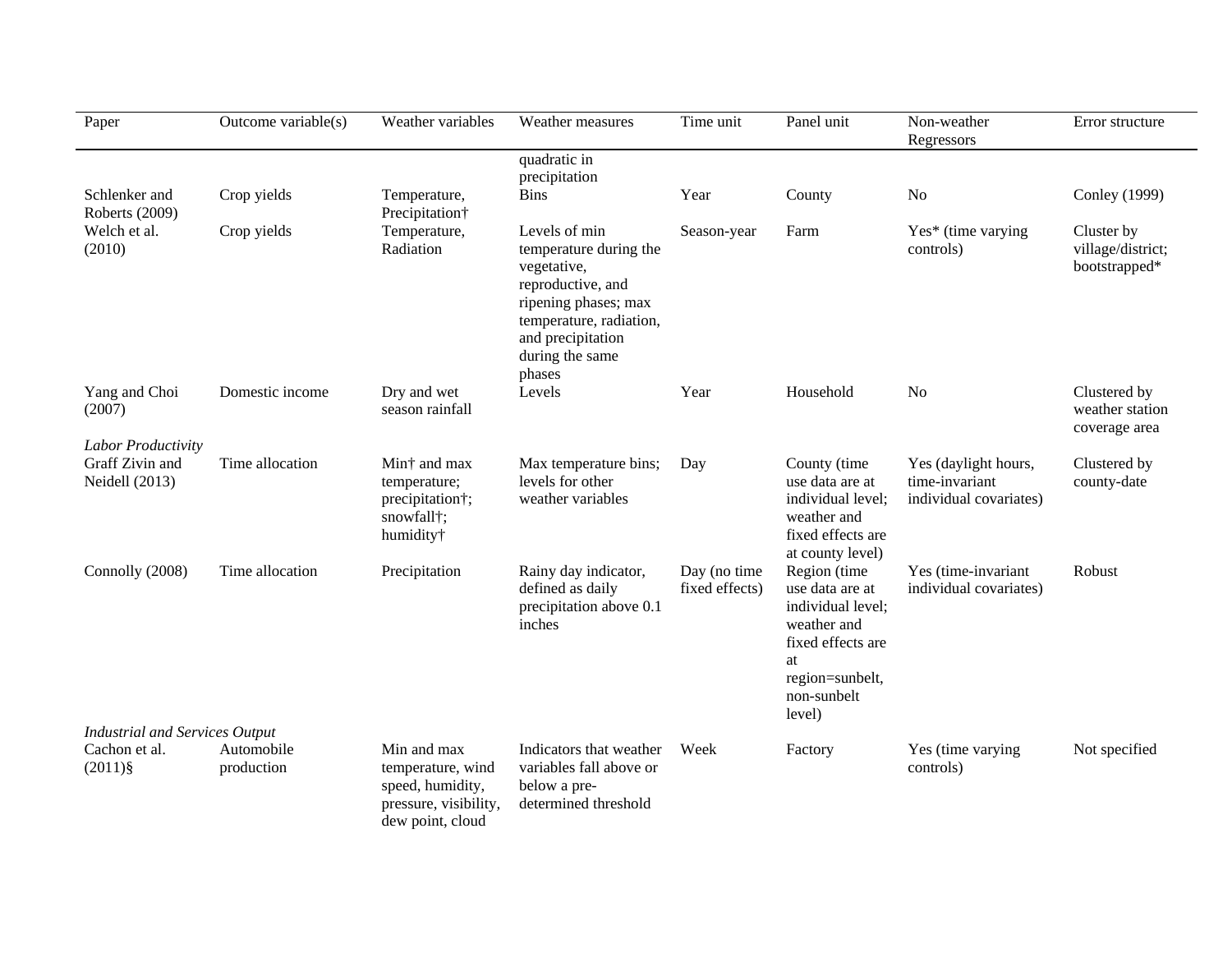| Paper                               | Outcome variable(s)                                             | Weather variables                                                                                                                                       | Weather measures | Time unit      | Panel unit                        | Non-weather<br>Regressors | Error structure                            |
|-------------------------------------|-----------------------------------------------------------------|---------------------------------------------------------------------------------------------------------------------------------------------------------|------------------|----------------|-----------------------------------|---------------------------|--------------------------------------------|
|                                     |                                                                 | cover,<br>precipitation,<br>thunderstorm,<br>snow, historical<br>average high, low,<br>and mean<br>temperatures,<br>record high and<br>low temperatures |                  |                |                                   |                           |                                            |
| Jones and Olken<br>(2010)<br>Health | Export growth                                                   | Temperature,<br>Precipitation <sup>+</sup>                                                                                                              | Levels           | Year           | Country                           | No                        | Cluster by country                         |
| Barreca (2012)                      | Mortality rate                                                  | Temperature,<br>Humidity,<br>Precipitation†                                                                                                             | <b>Bins</b>      | Month          | County                            | N <sub>o</sub>            | Cluster by state                           |
| Barecca et al.<br>$(2013)\$         | Log mortality rate                                              | Temperature,<br>Precipitation†, Air<br>Conditioning                                                                                                     | <b>Bins</b>      | Month          | <b>State</b>                      | Yes                       | Cluster by state                           |
| Burgess et al.<br>$(2011)\$         | Log mortality rate                                              | Temperature,<br>Precipitation†                                                                                                                          | Bins, Levels*    | Year           | District                          | N <sub>o</sub>            | Cluster by district                        |
| Deschenes and<br>Greenstone (2011)  | Mortality                                                       | Temperature,<br>Precipitation <sup>+</sup>                                                                                                              | <b>Bins</b>      | Year           | County by age<br>group            | No                        | Cluster by county-<br>by-age group         |
| Deschenes et al.<br>(2009)          | Log birth weight                                                | Temperature                                                                                                                                             | <b>Bins</b>      | Year           | County by<br>demographic<br>group | Yes                       | Cluster by county-<br>demographic<br>group |
| Deschenes and<br>Moretti (2009)     | Mortality                                                       | Temperature                                                                                                                                             | <b>Bins</b>      | Day            | County by<br>gender               | N <sub>o</sub>            | Cluster by county                          |
| Kudamatsu et al.<br>(2012)          | Infant mortality                                                | Predicted malaria<br>(based on a<br>combination of<br>rainfall and<br>temperature),<br>drought                                                          | Index            | Year           | DHS cluster by<br>calendar month  | N <sub>o</sub>            | Cluster by grid<br>cell                    |
| Maccini and Yang<br>(2009)          | Self-reported health;<br>Height; Schooling;<br>Household assets | Rainfall in<br>childhood                                                                                                                                | Logs             | Season         | District                          | No                        | Cluster by birth<br>province               |
| Energy<br>Auffhammer and            | Household electricity                                           | Temperature                                                                                                                                             | <b>Bins</b>      | Billing period | Household                         | Yes (time varying         | Clustered by zip                           |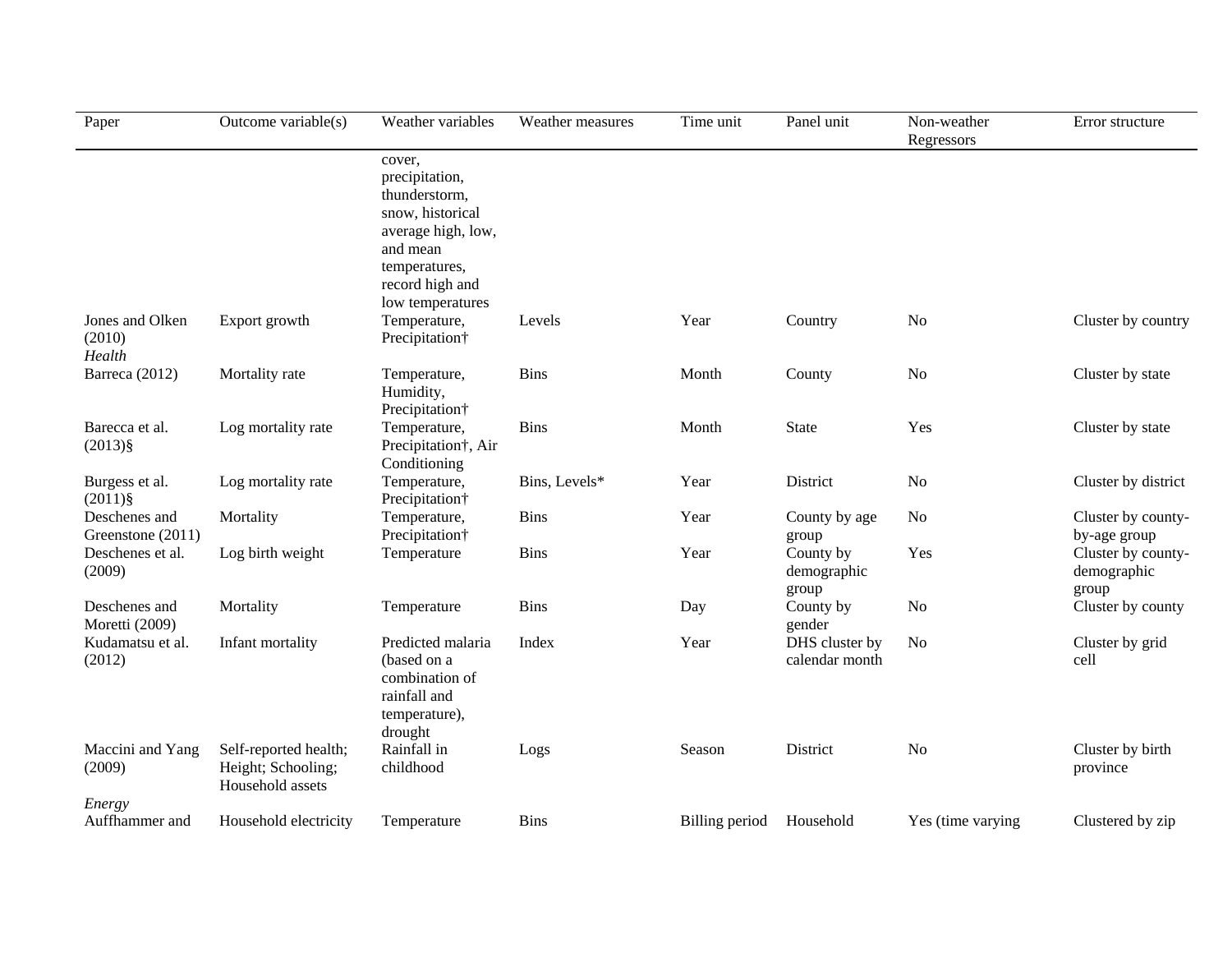| Paper                                      | Outcome variable(s)                                                                                     | Weather variables                                                                                                                      | Weather measures                                                                                                                                 | Time unit           | Panel unit                                               | Non-weather<br>Regressors                                        | Error structure                                               |
|--------------------------------------------|---------------------------------------------------------------------------------------------------------|----------------------------------------------------------------------------------------------------------------------------------------|--------------------------------------------------------------------------------------------------------------------------------------------------|---------------------|----------------------------------------------------------|------------------------------------------------------------------|---------------------------------------------------------------|
| Aroonruengsawat<br>(2011)                  | consumption                                                                                             |                                                                                                                                        |                                                                                                                                                  |                     |                                                          | controls)                                                        | code                                                          |
| Bhattacharya<br>(2003)                     | Household expenditure<br>on food consumed<br>inside and outside the<br>household, clothing,<br>and fuel | Temperature                                                                                                                            | Indicator equal to 1 if<br>temperature was more<br>than 10F below<br>normal                                                                      | Month               | <b>State</b>                                             | N <sub>o</sub>                                                   | Not reported                                                  |
| Eskeland and<br>Mideksa (2010)<br>Conflict | Demand for electricity                                                                                  | Temperature in<br>capital city or three<br>largest cities                                                                              | Heating degree days<br>and cooling degree<br>days                                                                                                | Year                | Country                                                  | Yes (time varying<br>controls)                                   | Clustered by<br>country                                       |
| Anderson et al.<br>$(2013)\$               | Expulsion of the<br>Jewish population                                                                   | Temperature                                                                                                                            | Anomalies                                                                                                                                        | Five year<br>period | Cities                                                   | Yes (time varying<br>control)                                    | Huber-White                                                   |
| Bohlken and<br>Sergenti                    | Hindu-Muslim riots                                                                                      | Precipitation                                                                                                                          | First-differenced                                                                                                                                | Year                | <b>State</b>                                             | Yes (time varying<br>control)                                    | Clustered by state                                            |
| Burke et al. (2009)                        | Civil war onset and<br>incidence (Causalities<br>above threshold)                                       | Temperature,<br>precipitation <sup>†</sup>                                                                                             | Levels; first-<br>differenced*,<br>deviations from trend*                                                                                        | Year                | Country                                                  | Yes* (time varying<br>controls)                                  | Clustered by<br>country                                       |
| Ciccone $(2011)$                           | Civil war onset and<br>incidence (Causalities<br>above threshold)                                       | Precipitation,<br>temperature†                                                                                                         | Logs                                                                                                                                             | Year                | Country                                                  | Yes (lagged dependent<br>variable)                               | Clustered by<br>country                                       |
| Couttenier and<br>Soubeyran (2013)         | Civil war incidence<br>(Causalities above)<br>threshold)                                                | PDSI, temperature,<br>precipitation                                                                                                    | PDSI: levels;<br>temperature: levels;<br>precipitation: logs                                                                                     | Year                | Country                                                  | N <sub>o</sub>                                                   | Conley                                                        |
| Fjelde and von<br><b>Uexkull</b> (2012)    | Communal conflict                                                                                       | Precipitation                                                                                                                          | Negative and positive<br>anomalies                                                                                                               | Year                | Subnational<br>administrative<br>unit                    | Yes (time varying<br>controls, lagged<br>dependent variable)     | Clustered by<br>administrative<br>unit                        |
| Harari and La<br>Ferrara (2013)§           | Armed Conflict<br><b>Location and Event</b><br>(ACLED) conflict<br>events indicator                     | Growing season<br>Standardized<br>Precipitation-<br>Evapotranspiration<br>Index (SPEI),<br>Temperature†,<br>Precipitation <sup>†</sup> | Fraction of the main<br>crop's growing season<br>during which SPEI<br>was below its cell-<br>level mean by one<br>standard deviation or<br>more. | Year                | 1 degree grid<br>cell (fixed effect<br>at country level) | Yes (lagged dependent<br>variable, controls)                     | Cluster by cell                                               |
| Hsiang et al.<br>(2011)                    | Annual conflict risk                                                                                    | El Nino/La Nina                                                                                                                        | Sea surface<br>temperature in the<br>Nino3 region between<br>May and December                                                                    | Year                | Country                                                  | Yes* (time varying<br>controls and lagged<br>dependent variable) | Adjusted for<br>serial and spatial<br>correlation<br>(Conley) |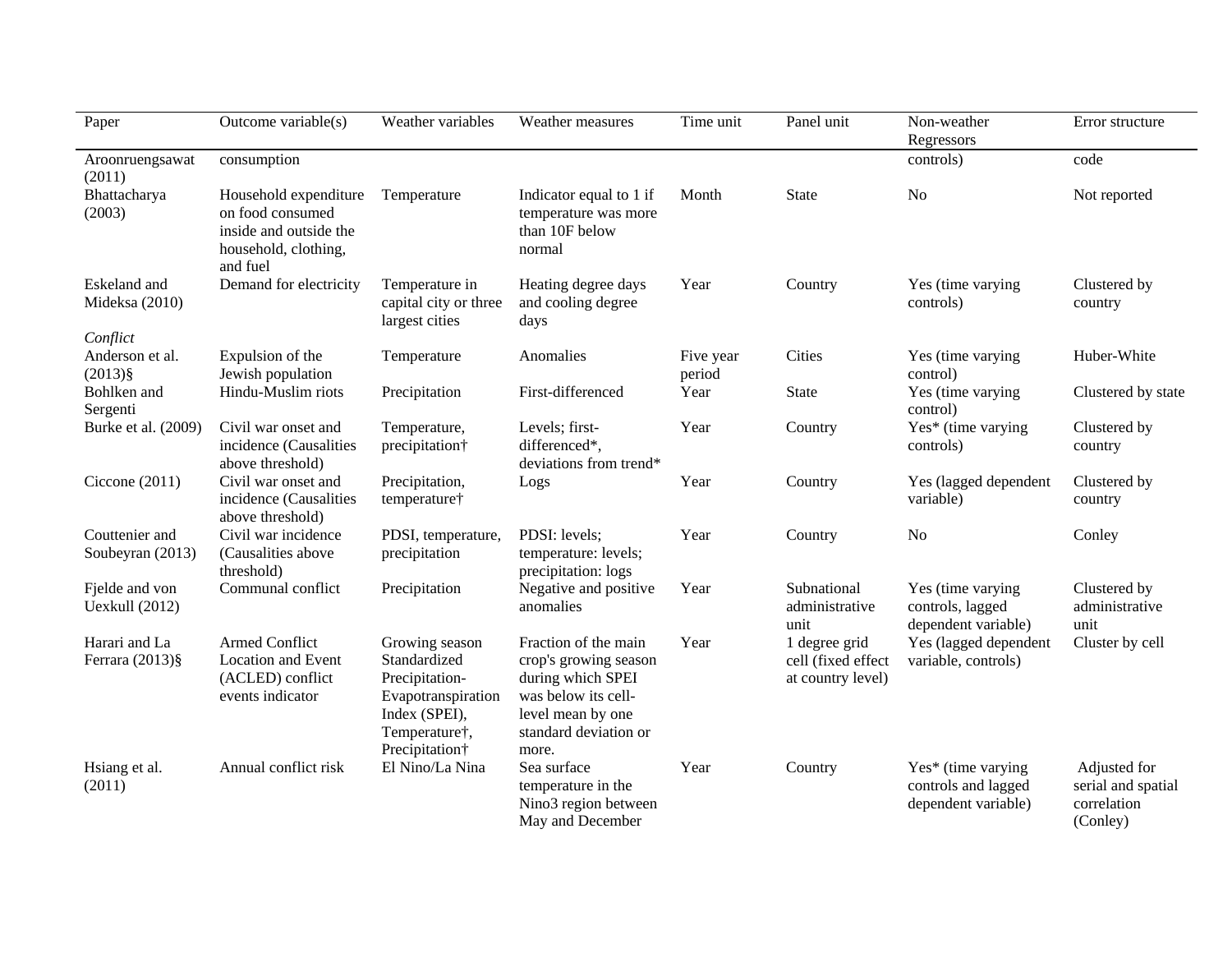| Paper                                                         | Outcome variable(s)                                                      | Weather variables                         | Weather measures                                                    | Time unit                                   | Panel unit                                                                                                 | Non-weather<br>Regressors                                     | Error structure                          |
|---------------------------------------------------------------|--------------------------------------------------------------------------|-------------------------------------------|---------------------------------------------------------------------|---------------------------------------------|------------------------------------------------------------------------------------------------------------|---------------------------------------------------------------|------------------------------------------|
| Jia (2012)                                                    | Peasant revolts                                                          | Extreme rainfall                          | Indicators for<br>exceptional and<br>limited droughts and<br>floods | Year                                        | Prefecture                                                                                                 | Yes* (geographic<br>characteristics<br>interacted with time)  | Clustered at<br>weather station<br>level |
| Kung and Ma<br>(2012)                                         | Peasant revolts                                                          | Extreme rainfall                          | Indicators for extreme<br>rainfall                                  | Year                                        | County                                                                                                     | Yes (time varying<br>controls)                                | Clustered by<br>county                   |
| Maystadt et al.<br>(2013)                                     | <b>ACLED</b> conflict<br>events, cattle prices                           | Temperature<br>Drought Index              | Levels                                                              | year-month                                  | region                                                                                                     | N <sub>0</sub>                                                | Robust standard<br>errors                |
| O'Laughlin et al.<br>(2012)                                   | <b>ACLED</b> conflict<br>events,                                         | Precipitation,<br>temperature             | Anomalies (six month)<br>deviations in rainfall<br>and temperature) | Month (fixed<br>effects at<br>annual level) | 1 degree grid<br>cells (fixed<br>effect at country<br>level)                                               | Yes* (time varying<br>controls; lagged<br>dependent variable) | Clustered by grid<br>cell                |
| Theisen et al.<br>(2011)                                      | Civil conflict onset<br>(casualties above<br>threshold)                  | Precipitation                             | Anomalies (six month<br>deviations in rainfall)                     | Year                                        | $0.5 \times 0.5$ grid<br>cells (fixed<br>effects are not<br>included, or<br>included at<br>country level*) | Yes*(time varying<br>controls)                                | Clustered by<br>country                  |
| Theisen $(2012)$                                              | Civil conflict onset<br>and incidence<br>(casualties above<br>threshold) | Precipitation,<br>temperature,<br>drought | Anomalies and their<br>squares                                      | Year                                        | 0.25 degree grid<br>cells (no fixed<br>effects)                                                            | Yes* (time varying<br>controls)                               | Clustered by grid<br>cell                |
| <b>Aggression and Crime</b>                                   |                                                                          |                                           |                                                                     |                                             |                                                                                                            |                                                               |                                          |
| Jacob et al.(2007)                                            | Violent crime,<br>Property crime                                         | Temperature,<br>Precipitation             | Levels                                                              | Week                                        | Jurisdiction                                                                                               | <b>No</b>                                                     | Clustered by<br>state*year* month        |
| Miguel $(2004)$                                               | Witch murders                                                            | Precipitation                             | Indicator if there is a<br>drought or flood                         | Year                                        | Village                                                                                                    | Yes* (time varying<br>control)                                | Clustered by<br>village                  |
| Oster (2004)                                                  | Witchcraft trials                                                        | Temperature,<br>winter severity           | Anomalies                                                           | Region                                      | Decade                                                                                                     | N <sub>0</sub>                                                | Robust                                   |
| Ranson (2012)§                                                | 9 types of violent and<br>property crime                                 | Temperature,<br>Precipitation             | Temperate and<br>precipitation bins                                 | County                                      | Month                                                                                                      | N <sub>o</sub>                                                | Clustered by<br>year*month               |
| Sekhri and<br>Storeygard<br>$(2013)\$<br><b>Other Sectors</b> | Dowry murders                                                            | Precipitation                             | Deviations above and<br>below the mean                              | Year                                        | District                                                                                                   | Yes* (time varying<br>control)                                | Clustered by<br>district                 |
| Gray and Mueller<br>(2012)                                    | Migration                                                                | Rainfall                                  | (Annual rainfall)/<br>(median rainfall) and<br>its square           | Year                                        | Subdistrict<br>(observations at<br>individual level;                                                       | Yes (time varying<br>controls)                                | Clustered by<br>village                  |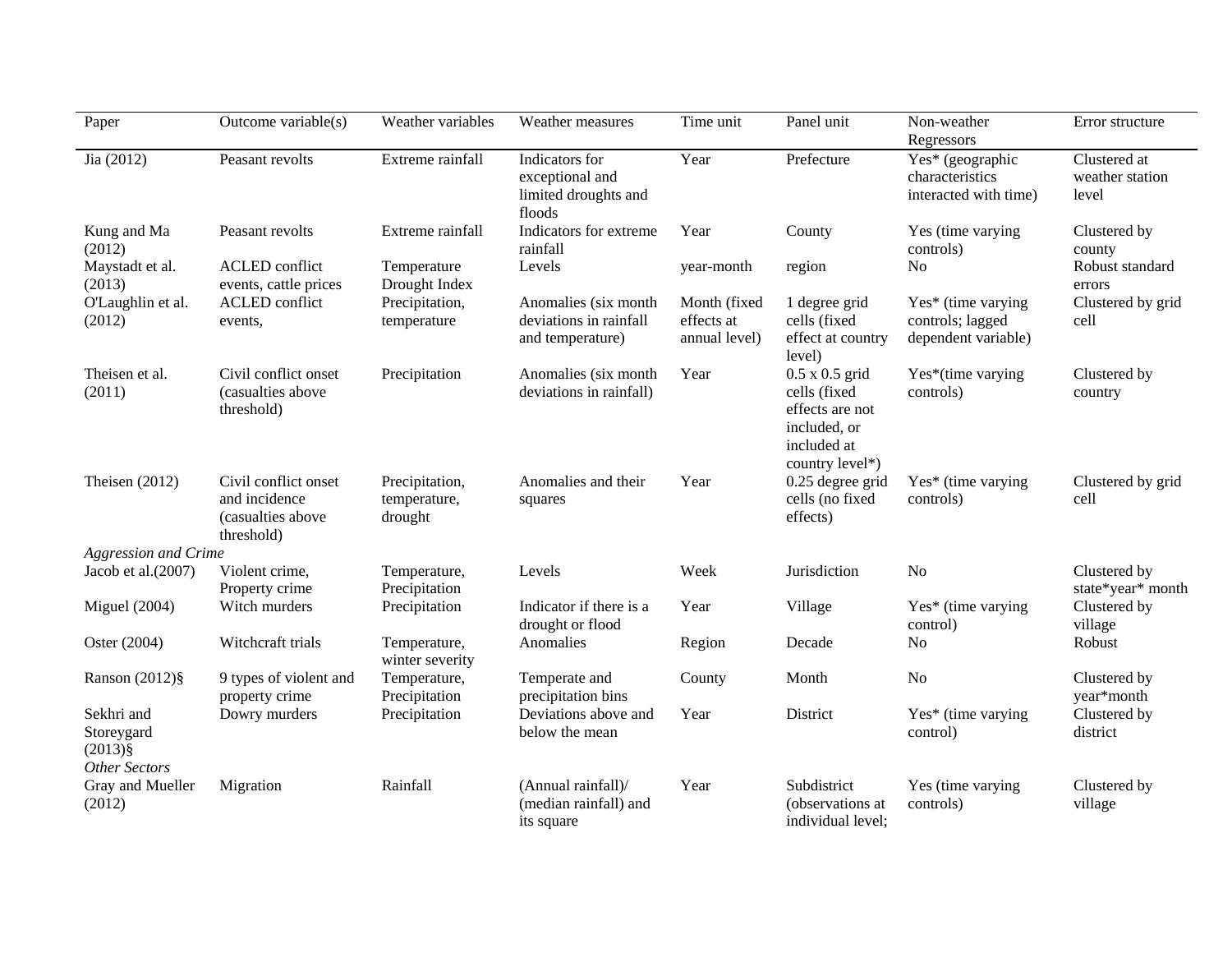| Paper                      | Outcome variable(s)     | Weather variables           | Weather measures | Time unit | Panel unit                                            | Non-weather<br>Regressors       | Error structure                |
|----------------------------|-------------------------|-----------------------------|------------------|-----------|-------------------------------------------------------|---------------------------------|--------------------------------|
|                            |                         |                             |                  |           | weather and<br>fixed effects at<br>subdistrict level) |                                 |                                |
| Miao and Popp<br>$(2013)\$ | Risk mitigating patents | Drought (SPEI),<br>rainfall | Levels           | Year      | Country                                               | Yes (time varying)<br>controls) | Clustered by<br>country        |
| Munshi (2003)              | Migration               | Rainfall                    | Levels           | Year      | Individual                                            | No                              | Clustered by<br>community-year |

Notes: Papers are listed by topic, corresponding to Section 3. If a paper is discussed in multiple areas we have listed it once, in the first topic area it appears. § symbol refers to working papers at the time this review paper was written; final publication date may change. \* indicates the specification was used as a robustness check.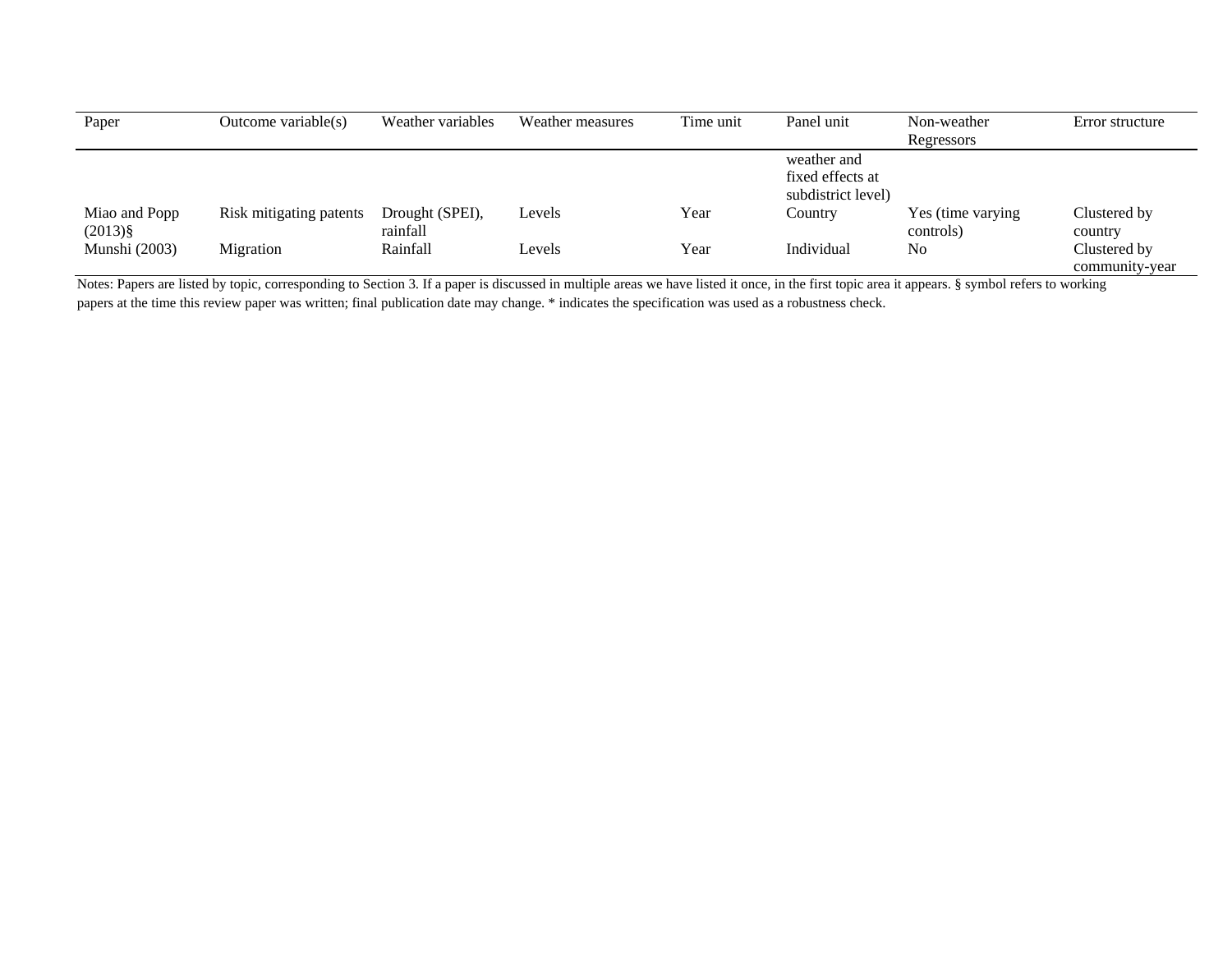## **Appendix Table 2: Weather Data Used in Panel Studies**

| Study                                         | Region                              | First<br>year in<br>weather<br>sample | Last<br>year in<br>weather<br>sample | Type of weather data                                                                                            | Weather dataset                                                                                                                                                                                                                                                                                                                                                                             |
|-----------------------------------------------|-------------------------------------|---------------------------------------|--------------------------------------|-----------------------------------------------------------------------------------------------------------------|---------------------------------------------------------------------------------------------------------------------------------------------------------------------------------------------------------------------------------------------------------------------------------------------------------------------------------------------------------------------------------------------|
| Aggregate Ouput                               |                                     |                                       |                                      |                                                                                                                 |                                                                                                                                                                                                                                                                                                                                                                                             |
| Anttila-Hughes and Hsiang (2012) <sup>§</sup> | The<br>Philippines                  | 1950                                  | 2008                                 | Windstorm: LICRICE;<br>Temperature: reanalysis;<br>Precipitation: satellite data de-<br>biased with ground data | <b>International Best Track Archive for Climate</b><br>Stewardship (IBTrACS) database and Limited<br>Information Cyclone Reconstruction and<br>Integration for Climate and Economics (LICRICE)<br>model (Hsiang, 2010); Temperature: National<br>Center for Environmental Prediction (NCEP)<br>Climate Data Assimilation System 1 Reanalysis;<br>Rainfall: Climate Prediction Center Merged |
| Barrios, Bertinelli, and Strobl (2010)        | Africa                              | 1960                                  | 2000                                 | Pre-constructed country level data                                                                              | Analysis of Precipitation (CMAP).<br>Intergovernmental Panel on Climate Change<br>(IPCC) country level rainfall and temperature<br>datasets                                                                                                                                                                                                                                                 |
| Bruckner and Ciccone (2011)                   | Sub-Saharan<br>Africa               | 1980                                  | 2004                                 | Satellite data de-biased with<br>ground data                                                                    | NASA Global Precipitation Climatology Project<br>(GPCP)                                                                                                                                                                                                                                                                                                                                     |
| Burke and Leigh (2010)                        | Global                              | 1963                                  | 2001                                 | Interpolated grid                                                                                               | TYN CY (Tyndall Centre) 1.1 dataset                                                                                                                                                                                                                                                                                                                                                         |
| Dell, Jones, and Olken (2012)                 | Global                              | 1950                                  | 2003                                 | Interpolated grid                                                                                               | Terrestrial Air Temperature and Precipitation:<br>1900-2006 Gridded Monthly Time Series from the<br>University of Delaware (UDEL)                                                                                                                                                                                                                                                           |
| Deryugina $(2011)^{\frac{6}{5}}$              | U.S.                                | 1980                                  | 1996                                 | Data on wind speed in the eye of<br>the hurricane                                                               | Best Tracks (HURDAT) dataset from the National<br>Oceanic and Atmospheric Administration                                                                                                                                                                                                                                                                                                    |
| Fomby, Ikeda, and Loayza (2013)               | Global                              | 1960                                  | 2007                                 | Proxies extreme weather events<br>with information about deaths and<br>declared states of emergency             | Emergency Disasters Database from the Centre for<br>Research on the Epidemiology of Disasters<br>(CRED)                                                                                                                                                                                                                                                                                     |
| Hsiang $(2010)$                               | Caribbean<br>and Central<br>America | 1970                                  | 2006                                 | Windstorm: LICRICE;<br>Temperature: reanalysis;<br>Precipitation: satellite data de-<br>biased with ground data | Windstorms: IBTrACS and the LICRICE model;<br>Temperature: NCEP; Precipitation:CMAP.                                                                                                                                                                                                                                                                                                        |
| Hsiang and Jina $(2013)^{\$}$                 | Global                              | 1950                                  | 2008                                 | Windstorm: LICRICE;<br>Temperature and precipitation:<br>interpolated grid                                      | Windstorms: IBTrACS and the LICRICE model;<br>Temperature and precipitation: UDEL                                                                                                                                                                                                                                                                                                           |
| Hsiang and Narita (2012)                      | Global                              | 1950                                  | 2008                                 | Windstorm: LICRICE;<br>Temperature: reanalysis;                                                                 | Windstorms: IBTrACS and the LICRICE model;<br>Temperature: NCEP; Precipitation:CMAP.                                                                                                                                                                                                                                                                                                        |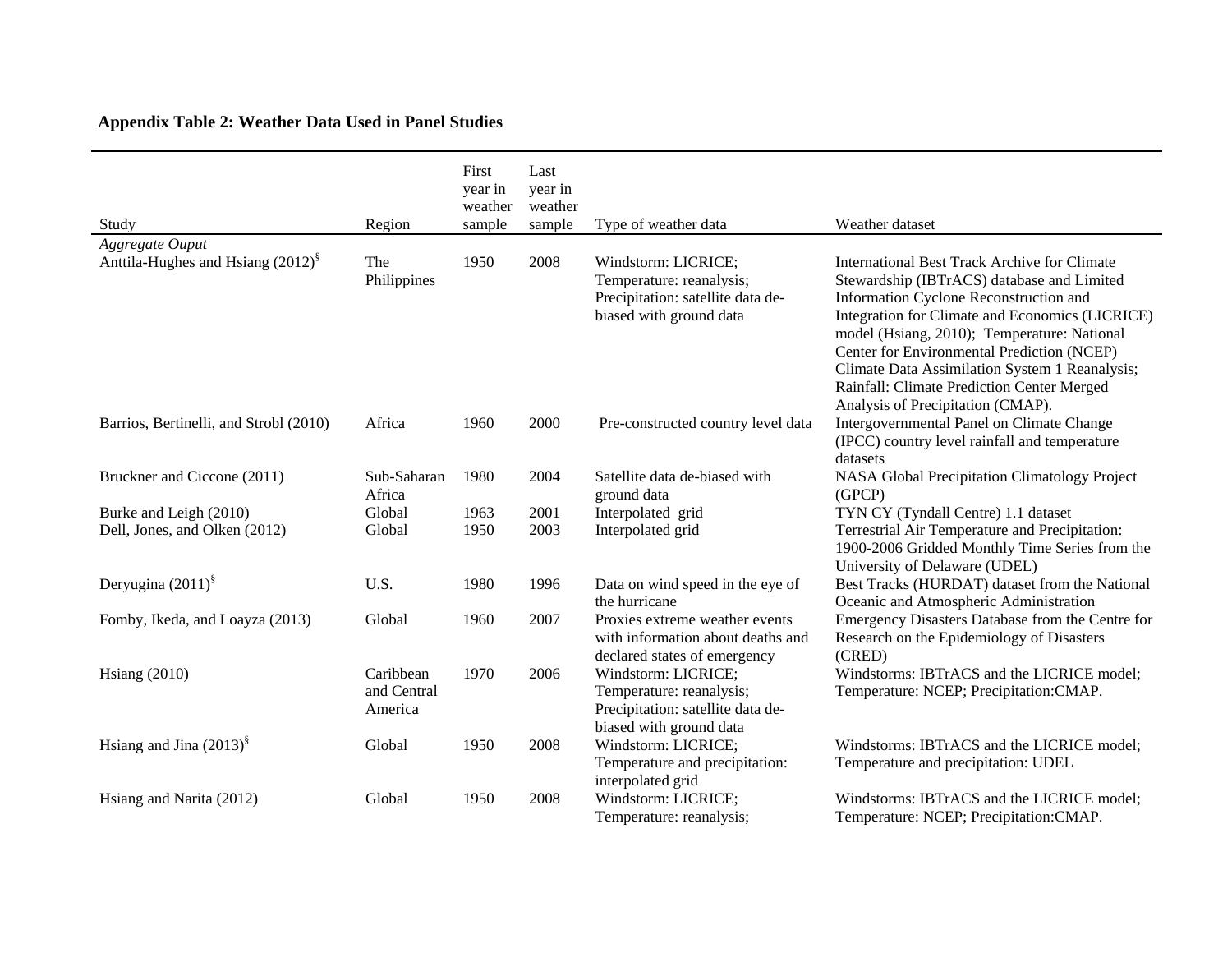| Study                                                        | Region                                                     | First<br>year in<br>weather<br>sample | Last<br>year in<br>weather<br>sample | Type of weather data                                                                                | Weather dataset                                                                                                                                                                                                                                                                 |
|--------------------------------------------------------------|------------------------------------------------------------|---------------------------------------|--------------------------------------|-----------------------------------------------------------------------------------------------------|---------------------------------------------------------------------------------------------------------------------------------------------------------------------------------------------------------------------------------------------------------------------------------|
|                                                              |                                                            |                                       |                                      | Precipitation: satellite data de-                                                                   |                                                                                                                                                                                                                                                                                 |
| Loayza, Olaberria, Rigolini, and                             | Global                                                     | 1961                                  | 2005                                 | biased with ground data<br>Proxies extreme weather events                                           | <b>CRED</b>                                                                                                                                                                                                                                                                     |
| Christiaensen (2012)                                         |                                                            |                                       |                                      | with information about deaths and<br>declared states of emergency                                   |                                                                                                                                                                                                                                                                                 |
| Miguel, Satyanath, and Sergenti (2004)                       | Sub-Saharan<br>Africa                                      | 1981                                  | 1999                                 | Satellite data de-biased with<br>ground data                                                        | <b>GPCP</b>                                                                                                                                                                                                                                                                     |
| Raddatz $(2009)^8$                                           | Countries<br>with at least<br>one natural<br>disaster      | 1975                                  | 2006                                 | Proxies extreme weather events<br>with information about deaths and<br>declared states of emergency | <b>CRED</b>                                                                                                                                                                                                                                                                     |
| Yang (2008)                                                  | Global                                                     | 1970                                  | 2001                                 | Data on wind speed in the eye of<br>the hurricane                                                   | Best Tracks (HURDAT) dataset from the National<br>Oceanic and Atmospheric Administration                                                                                                                                                                                        |
| Agriculture                                                  |                                                            |                                       |                                      |                                                                                                     |                                                                                                                                                                                                                                                                                 |
| Burke and Emerick (2012)§<br>Deschenes and Greenstone (2007) | U.S.<br>U.S.                                               | 1950<br>1970                          | 2005<br>2000                         | Interpolated grid<br>Temperature: station data;<br>Precipitation: interpolated data                 | Schlenker and Roberts (2009); see below<br>Temperature: National Climatic Data Center<br>"Cooperative Summary of the Day"; Precipitation:<br>Parameter-elevation Regressions on Individual<br>Slopes Model (PRISM) from the Spatial Climate<br>Analysis Service at Oregon State |
| Feng, Krueger, and Oppenheimer<br>(2010)                     | Mexico                                                     | 1995                                  | 2005                                 | Pre-constructed averages                                                                            | State-level pre-constructed mean temperature and<br>precipitation from the Servicio Meteorológico<br>Nacional de Mexico (http://smn.cna.gob.mx/)                                                                                                                                |
| Feng, Oppenheimer, and Schlenker<br>$(2012)\$                | U.S. east of<br>the 100th<br>meridian<br>(excluding<br>FL) | 1970                                  | 2009                                 | Interpolated grid                                                                                   | Schlenker and Roberts (2009); see below                                                                                                                                                                                                                                         |
| Fishman (2011)                                               | India                                                      | 1970                                  | 2004                                 | Reanalysis                                                                                          | Indian Meteorological Department                                                                                                                                                                                                                                                |
| Guiteras (2007)                                              | India                                                      | 1960                                  | 1999                                 | Reanalysis                                                                                          | NCC dataset from the Climatic Research Unit<br>(CRU), the National Center for Environmental<br>Prediction / National Center for Atmospheric<br>Research, and the Laboratoire de Météorologie<br>Dynamique                                                                       |
| Jayachandran (2006)                                          | India                                                      | 1956                                  | 1987                                 | Interpolated grid                                                                                   | <b>UDEL</b>                                                                                                                                                                                                                                                                     |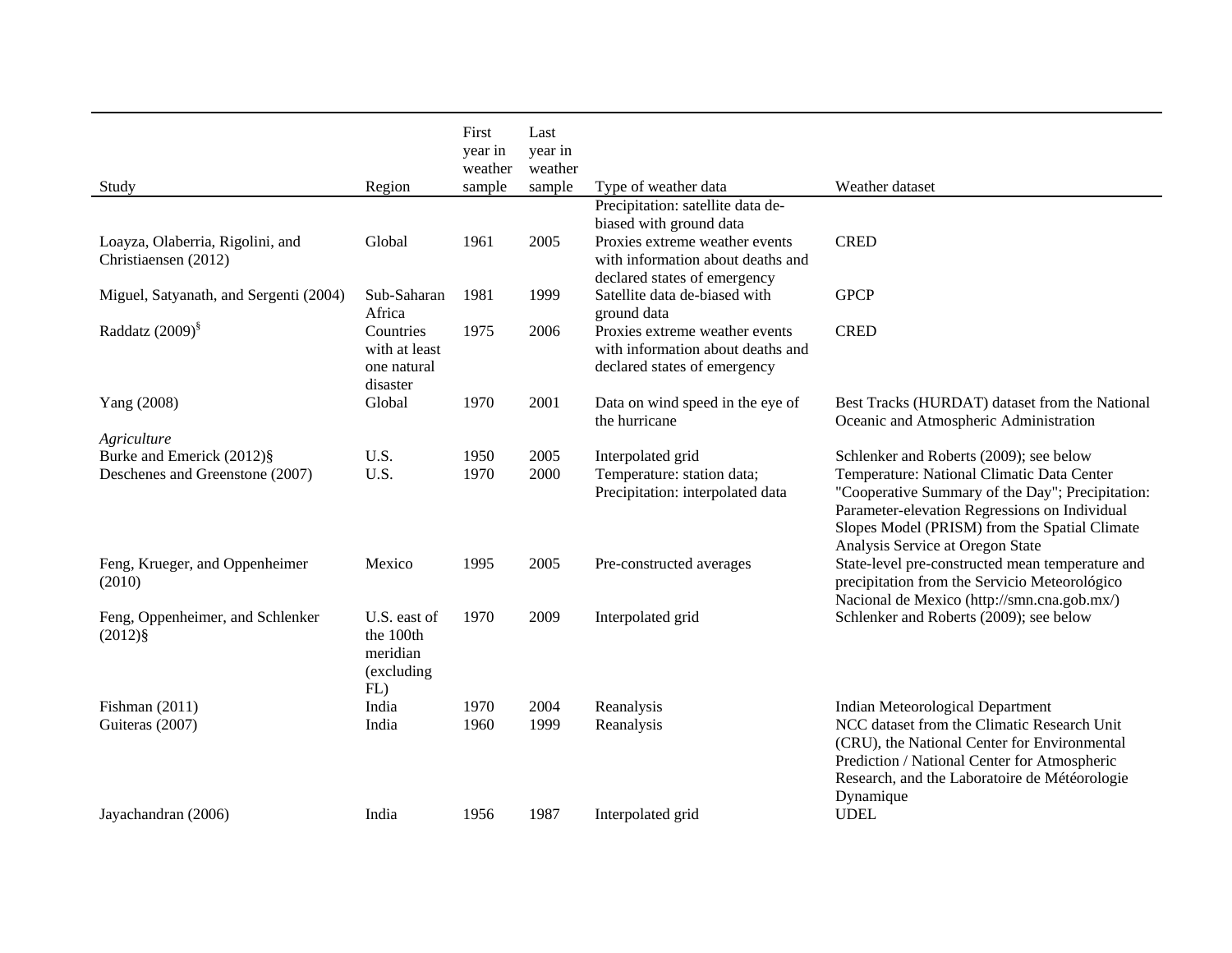| Study                                                           | Region                                                                                   | First<br>year in<br>weather<br>sample | Last<br>year in<br>weather<br>sample | Type of weather data          | Weather dataset                                                                                      |
|-----------------------------------------------------------------|------------------------------------------------------------------------------------------|---------------------------------------|--------------------------------------|-------------------------------|------------------------------------------------------------------------------------------------------|
| Levine and Yang (2006)                                          | Indonesia                                                                                | 1993                                  | 1996                                 | Precipitation                 | <b>GHCN</b>                                                                                          |
| Lobell, Schlenker, and Costa-Roberts<br>$(2011)\$               | Global                                                                                   | 1980                                  | 2008                                 | Interpolated grid             | University of Delaware Terrestrial Air<br>Temperature and Precipitation dataset                      |
| Schlenker and Lobell (2010)                                     | Africa                                                                                   | 1961                                  | 2002                                 | Reanalysis; Interpolated grid | NCC; Climatic Research Unit of the University of<br>East Anglia                                      |
| Schlenker and Roberts (2009)                                    | U.S. east of<br>the 100th<br>meridian<br>(excluding<br>FL)                               | 1950                                  | 2005                                 | Interpolated grid             | Authors' own calculations using the PRISM model<br>and NOAA station temperature data                 |
| Welch, Vincent, Auffhammer, Moya,<br>Dobermann, and Dawe (2010) | Farm sites in<br>China, India,<br>Indonesia,<br>Philippines,<br>Thailand,<br>and Vietnam | 1994                                  | 1999                                 | Station                       | <b>International Rice Research Institute</b>                                                         |
| Yang and Choi (2007)                                            | Philippines                                                                              | 1997                                  | 1998                                 | Station                       | Philippine Atmospheric, Geophysical, and<br><b>Astronomical Services Administration</b>              |
| Labor Productivity<br>Graff Zivin and Neidell (2013)            | U.S.                                                                                     | 2003                                  | 2006                                 | <b>Station</b>                | <b>NCDC Daily Summaries</b>                                                                          |
| Connolly (2008)                                                 | U.S.                                                                                     | 2003                                  | 2004                                 | Station                       | <b>NCDC Daily Summaries</b>                                                                          |
|                                                                 |                                                                                          |                                       |                                      |                               |                                                                                                      |
| <b>Industrial and Services Output</b>                           |                                                                                          |                                       |                                      |                               |                                                                                                      |
| Cachon, Gallino, and Olivares (2011)§                           | U.S.                                                                                     | 1994                                  | 2005                                 | Station                       | National Weather Service Forecast Office<br>(NWSFO) and weather.com                                  |
| Jones and Olken (2010)<br>Health                                | Global                                                                                   | 1963                                  | 2001                                 | Interpolated grid             | <b>UDEL</b>                                                                                          |
| Barreca (2012)                                                  | U.S.                                                                                     | 1973                                  | 2002                                 | Station                       | Summary of the Day from National Climatic Data<br>Center (NCDC)                                      |
| Barreca et al (2013)§                                           | U.S.                                                                                     | 1900                                  | 2004                                 | Station                       | National Climatic Data Center (NCDC) Global<br>Historical Climatology Network-Daily (GHCN-<br>Daily) |
| Burgess et al. $(2011)\$ §                                      | India                                                                                    | 1957                                  | 2000                                 | Reanalysis                    | NCC dataset from the CRU/NCEP/NCAR/LMD                                                               |
| Deschenes, Greenstone, and Guryan<br>(2009)                     | U.S.                                                                                     | 1972                                  | 1988                                 | Station                       | Summary of the Day from National Climatic Data<br>Center (NCDC)                                      |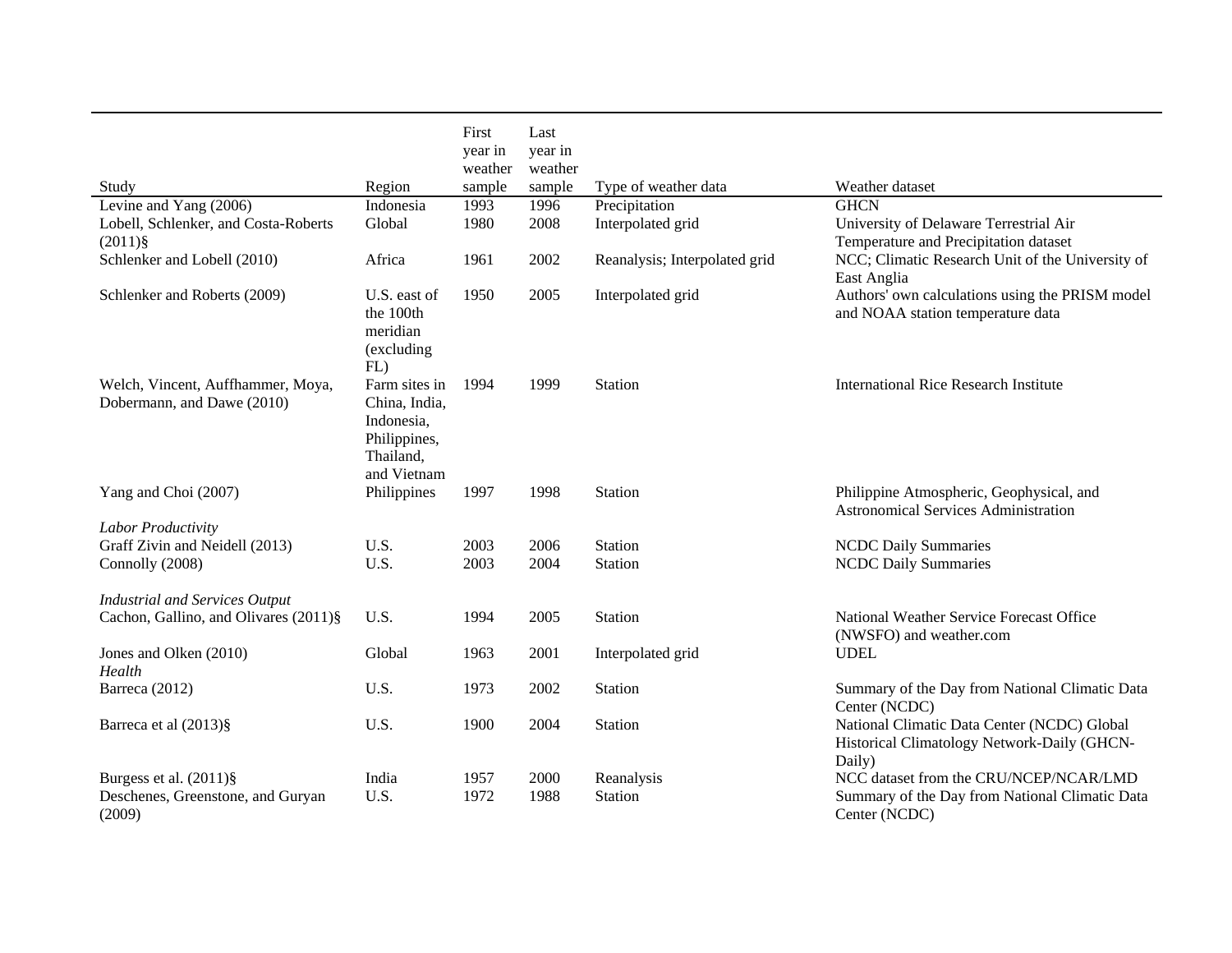| Study                           | Region                | First<br>year in<br>weather<br>sample | Last<br>year in<br>weather<br>sample | Type of weather data                         | Weather dataset                                                                                                                                            |
|---------------------------------|-----------------------|---------------------------------------|--------------------------------------|----------------------------------------------|------------------------------------------------------------------------------------------------------------------------------------------------------------|
| Deschenes and Moretti (2009)    | U.S.                  | 1972                                  | 1988                                 | Station                                      | Summary of the Day from National Climatic Data<br>Center (NCDC)                                                                                            |
| Deschenes and Greenstone (2011) | U.S.                  | 1968                                  | 2002                                 | Station                                      | Summary of the Day from Naitonal Climatic Data<br>Center (NCDC)                                                                                            |
| Kudamatsu et al (2012)§         | Africa                | 1957                                  | 2002                                 | Reanalysis                                   | ERA-40 data archive from the European Centre<br>for Medium-Term Weather Forecasting (ECMWF)                                                                |
| Maccini and Yang (2009)         | Indonesia             | 1953                                  | 1974                                 | Station                                      | Global Historical Climatology Network<br>Precipitation and Temperature Data                                                                                |
| Conflict                        |                       |                                       |                                      |                                              |                                                                                                                                                            |
| Anderson et al. $(2013)\$       | European<br>cities    | 1100                                  | 1800                                 | Pre-constructed 32 point dataset             | "Growing season temperature in Europe and<br>climate forcings over the past 1400 years," Guiot<br>and Corona (2010)                                        |
| Bohlken and Sergenti            | India                 | 1982                                  | 1995                                 | Satellite data de-biased with<br>ground data | <b>GPCP</b>                                                                                                                                                |
| Burke et al. (2009)             | Sub-Saharan<br>Africa | 1981                                  | 2002                                 | Interpolated grid                            | <b>CRU</b>                                                                                                                                                 |
| Ciccone $(2011)$                | Sub-Saharan<br>Africa | 1979                                  | 2009                                 | Satellite data de-biased with<br>ground data | <b>GPCP</b>                                                                                                                                                |
| Couttenier and Soubeyran (2013) | Sub-Saharan<br>Africa | 1952                                  | 2005                                 | Interpolated grid                            | Palmer drought severity index (PDSI) calculated<br>by Dai et al. (2004)                                                                                    |
| Fjelde and von Uexkull (2012)   | Sub-Saharan<br>Africa | 1990                                  | 2008                                 | Satellite data de-biased with<br>ground data | <b>GPCP</b>                                                                                                                                                |
| Harari and La Ferrara (2013)§   | Africa                | 1997                                  | 2011                                 | Reanalysis                                   | European Centre for Medium-Range Weather<br>Forecasts (ECMWF).                                                                                             |
| Hidalgo et al. (2010)           | <b>Brazil</b>         | 1988                                  | 2004                                 | Station                                      | <b>Brazilian National Water Agency</b>                                                                                                                     |
| Hsiang, Meng, and Cane (2011)   | Global                | 1950                                  | 2004                                 | Reanalysis                                   | National Centers for Environmental Prediction<br>(NCEP) Climate Data Assimilation System 1<br>(CDAS1)                                                      |
| Jia (2012)                      | China                 | 1470                                  | 1900                                 | Pre-constructed prefecture level<br>data     | Atlas on the Spatial Distribution of<br>Drought and Waterlog in China for the Recent<br>Five Hundred Years; Chinese State<br>Meteorological Society (1981) |
| Kung and Ma (2012)              | China                 | 1651                                  | 1910                                 | Pre-constructed prefecture level<br>data     | Atlas on the Spatial Distribution of<br>Drought and Waterlog in China for the Recent                                                                       |